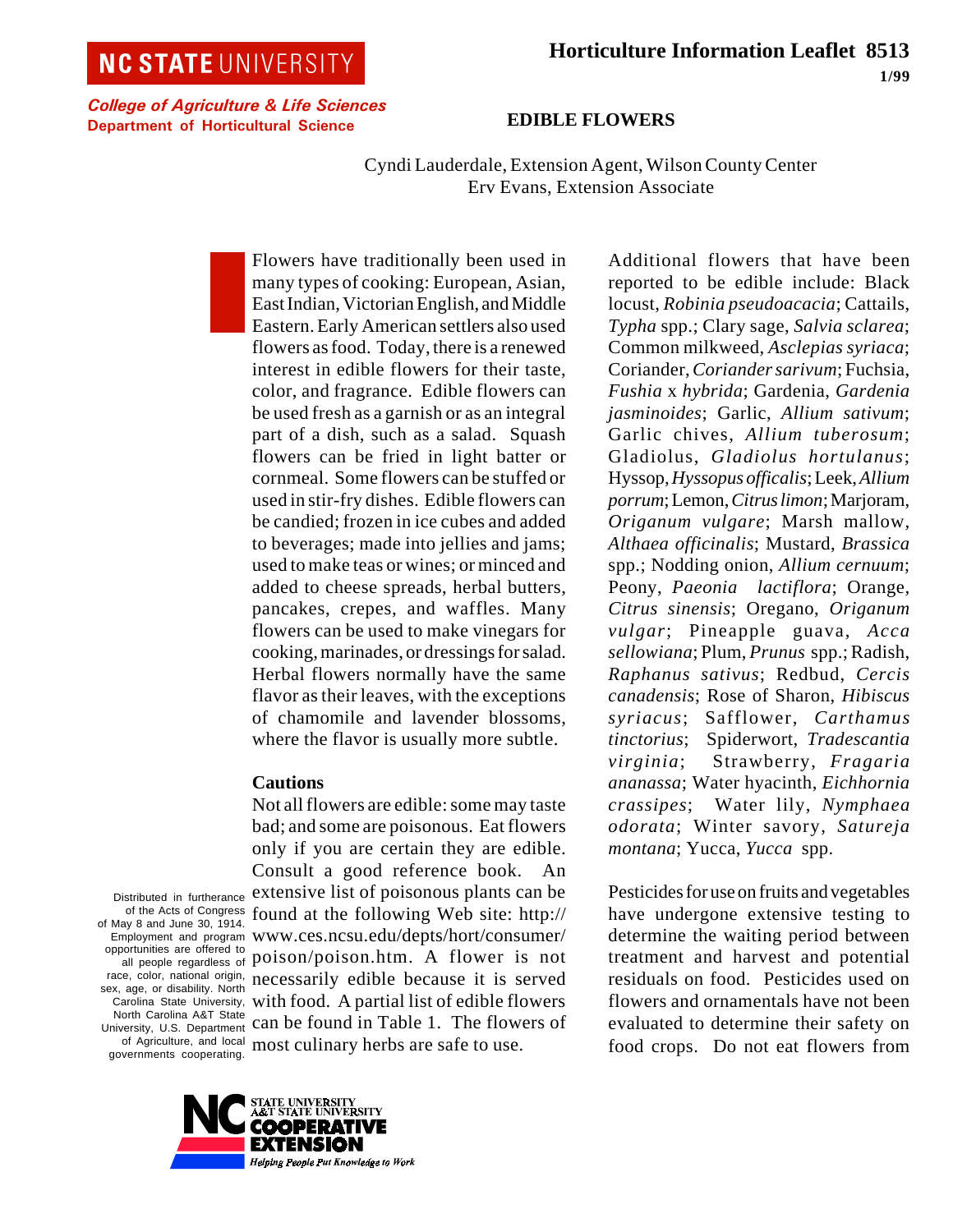florists, nurseries, garden centers, or flowers found on the side of the road. Consume only flowers that you or someone else has grown specifically for that purpose. If you have hay fever, asthma or allergies, it best not to eat flowers since many allergies are due to sensitivity to pollen of specific plants. It's best to introduce flowers into your diet one at a time and in small quantities.

### **Growing Edible Flowers**

Growing edible flowers is essentially the same as growing flowers for ornamental purposes. Most flowers require a well-drained soil with a pH ranging from 5.5 to 6. Soil test. Use a 2- to 3-inch layer of mulch to reduce weeds, conserve soil moisture, maintain uniform soil temperature, and reduce the amount of soil splashed onto the plant during a heavy rain. Irrigate to keep plants actively growing and flowering; most plants will need 1 inch of water per week. If possible, avoid overhead irrigation because moisture on the leaf surface for extended periods of can increase the chances of disease development. Irrigating with a soaker hose works well.

Chemicals for pest control should be avoided, if possible. Hand-pick harmful insects. Beneficial insects, such as lady beetles and praying mantises, can be used to decrease insect populations. Growing different flowers together provides diversity to support a good beneficial insect population and keeps pest problems low. Many gardeners locate their edible flower garden away from other plants to avoid chemical spray drift. Many edible flowers can be successfully grown in containers.

## **Harvesting Flowers**

Flavor can vary with growing conditions and cultivars. Conduct a taste test before harvesting large amounts of a particular flower. Flowers should be picked in the cool of the day, after the dew has evaporated. For maximum flavor choose flowers at their peak. Avoid flowers that are not fully open or that are past their prime. To maintain maximum freshness, keep flowers cool after harvest. Long-stem flowers should be placed in a container of water. Short-stemmed flowers, such as borage and orange blossoms, should be harvested within 3 to 4 hours of use, placed in a plastic bag, and stored in a refrigerator. Damp paper towels placed in the plastic bag will help maintain high humidity.

Because pollen can detract from the flavor, it's best to remove the pistils and stamens. Pollen may cause an allergic reaction for some people. Remove the sepals of all flowers except violas, Johnny-jump-ups, and pansies. For flowers such as calendula, chrysanthemum, lavender, rose, tulip, and yucca, only the flower petals are edible. The white base of the petal of many flowers may have a bitter taste and should be removed from flowers such as chrysanthemums, dianthus, marigolds, and roses.

## **For Further Reading**

- Belsinger, Susan. 1991. *Flowers in the Kitchen*. Interweave Press; Loveland, Colorado.
- Barash, Cathy Wilkinson. 1997. *Edible Flowers: Desserts and Drinks*. Fulcrum Publishing; Golden, Colorado.
- Barash, Cathy Wilkinson. 1993. *Edible Flowers From Garden to Palate*. Fulcrum Publishing; Golden, Colorado.
- Herst, Sharon Tyler. *The Food Lover's Companion, 2nd edition*. Barrons Educational Service Inc.
- Kowalchik, Claire, and William H. Hylton, editors. 1987. *Rodale's Illustrated Encyclopedia of Herbs*. Rodale Press, Inc.; Emmaus, Pennsylvania.
- Peterson, Lee Allen. 1977. *Edible Wild Plants*. Houghton Mifflin Company; New York.
- Shaudys, Phyllis V. 1990. *Herbal Treasures*. Garden Way Publishing; Pownal, Vermont.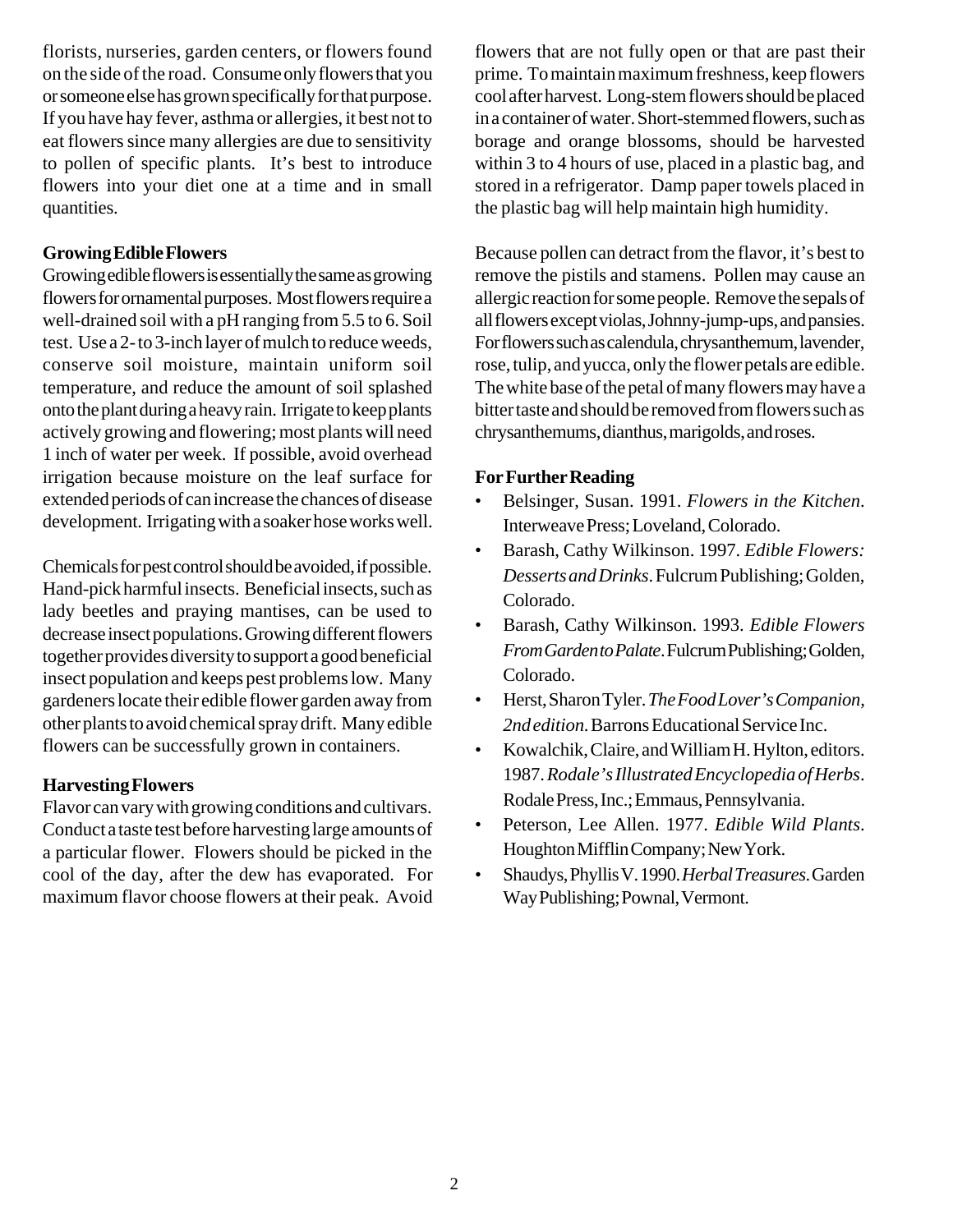| Table 1. Edible Flowers. |                        |                    |                   |                                                      |  |  |  |  |
|--------------------------|------------------------|--------------------|-------------------|------------------------------------------------------|--|--|--|--|
|                          |                        |                    |                   |                                                      |  |  |  |  |
| <b>Common Name</b>       | <b>Scientific Name</b> | <b>Flavor</b>      | <b>Color</b>      | <b>Comments</b>                                      |  |  |  |  |
|                          |                        |                    |                   |                                                      |  |  |  |  |
| Anise hyssop             | Agastache foeniculum   | Anise              | Lilac             | Self seeding perennial                               |  |  |  |  |
| Apple                    | Malus spp.             | Floral             | White to pink     | Eat in moderation since flowers contain cyanide      |  |  |  |  |
|                          |                        |                    |                   | precursors                                           |  |  |  |  |
| Arugula                  | Eruca vesicaria sativa | Spicy              | White             | Annual; once flowers form the leaves become bitter   |  |  |  |  |
| Basil                    | Ocimum basilicum       | Herbal             | White, lavender   | Annual                                               |  |  |  |  |
| Bachelor's button        | Centaurea cyanus       | Vegetal            | White, pink, blue | Annual; petals are edible; the calyx is bitter       |  |  |  |  |
| Bee balm                 | Monarda didyma         | Minty, sweet, hot  | Wide range        | Perennial                                            |  |  |  |  |
| <b>Borage</b>            | Borago officinalis     | Herbal             | <b>Blue</b>       | Annual; use with nasturtium; use sparingly —         |  |  |  |  |
|                          |                        |                    |                   | diuretic effects                                     |  |  |  |  |
| <b>Broccoli</b>          | Brassica officinalis   | Spicy              | Green             | Annual                                               |  |  |  |  |
| Calendula                | Calendula officinalis  | Slightly bitter    | Yellow, orange    | Annual; most often used for color rather than flavor |  |  |  |  |
| Chamomile                | Chamaemelum noblis     | Sweet apple        | White             | Perennial; drink tea in moderation — contains        |  |  |  |  |
|                          |                        |                    |                   | thuaone; ragweed sufferers may be allergic to        |  |  |  |  |
|                          |                        |                    |                   | chamomile                                            |  |  |  |  |
| Chervil                  | Anthriscus cerefolium  | Herbal             | White             | Annual                                               |  |  |  |  |
| Chicory                  | Cichorium intybus      | Herbal             | <b>Blue</b>       | Perennial                                            |  |  |  |  |
| Chives                   | Allium schoeonoprasum  | Onion              | Lavender-pink     | Perennial; avoid eating whole flower; taste can be   |  |  |  |  |
|                          |                        |                    |                   | overwhelming                                         |  |  |  |  |
| Chrysanthemum            | Chrysanthemum spp.     | <b>Strong</b>      | Perennial         | Use the florets; strong flavor                       |  |  |  |  |
| Dandelion                | Taraxacum officinale   | Sweet, honey-like  | Yellow            | Perennial; use young flowers, mature flowers         |  |  |  |  |
|                          |                        |                    |                   | become bitter; flowers close after picking           |  |  |  |  |
| Daylily                  | Hemerocallis spp.      | Vegetal, sweet     | Wide range        | Perennial; may act as a diuretic or laxative; eat    |  |  |  |  |
|                          |                        |                    |                   | in moderation                                        |  |  |  |  |
| Dianthus                 | Dianthus spp.          | Sweet clove flavor | Wide range        | Perennial; remove the narrow base of the petals      |  |  |  |  |
|                          |                        |                    |                   | (bitter)                                             |  |  |  |  |
| Dill                     | Anethum graveolens     | Herbal             | Yellowish-green   | Annual                                               |  |  |  |  |
|                          |                        |                    |                   |                                                      |  |  |  |  |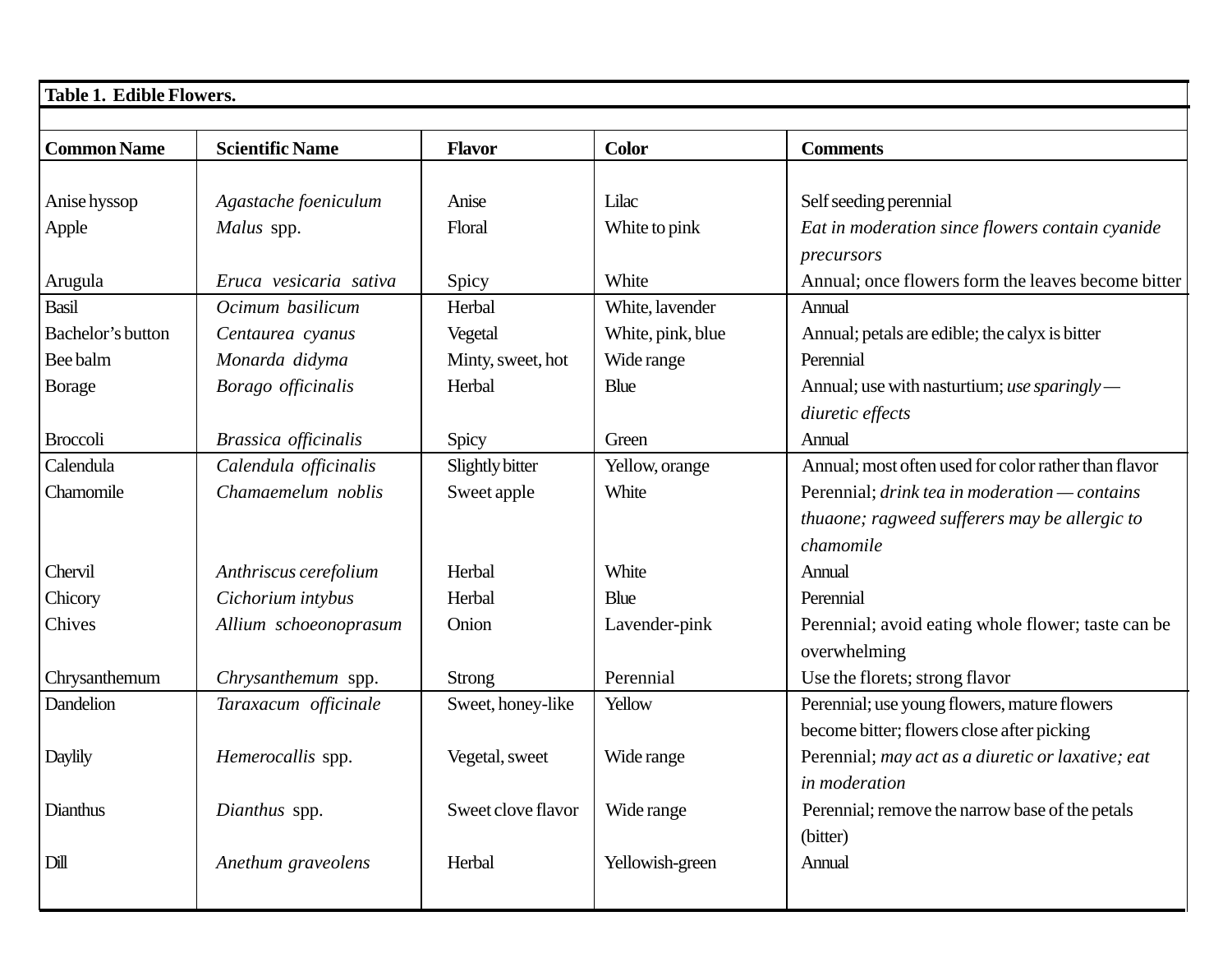| <b>Table 1. Edible Flowers. (continued)</b> |                        |                 |                      |                                                                       |  |  |  |
|---------------------------------------------|------------------------|-----------------|----------------------|-----------------------------------------------------------------------|--|--|--|
| <b>Common Name</b>                          | <b>Scientific Name</b> | <b>Flavor</b>   | <b>Color</b>         | <b>Comments</b>                                                       |  |  |  |
| Elderberry                                  | Sambucus canadensis    | Sweet           | White                | Perennial; do not wash flowers since it removes<br>much of the flavor |  |  |  |
| English daisy                               | Bellis perennis        | Mildly bitter   | Pink                 | Perennial; ray flowers have a mildly bitter taste                     |  |  |  |
| Fennel                                      | Foeniculum vulgare     | Mildly anise    | Yellow-green         | Normally grown as an annual                                           |  |  |  |
| Hibiscus                                    | Hibiscus rosa-sinensis | Mildly citrus   | Rose, red            | Showy edible garnish                                                  |  |  |  |
| Hollyhock                                   | Althea rosea           | Vegetal         | White, pink, red     | Showy edible garnish                                                  |  |  |  |
| Honeysuckle                                 | Lonicera japonica      | Sweet           | White to pale yellow | Perennial; do not use other honeysuckle flowers                       |  |  |  |
| Johnny-jump-up                              | Viola tricolor         | Wintergreen     | Purple and yellow    | Annual; the petals have little flavor unless the green                |  |  |  |
|                                             |                        |                 |                      | sepals are included; <i>contain saponins and may be</i>               |  |  |  |
|                                             |                        |                 |                      | toxic in large amounts                                                |  |  |  |
| Lavender                                    | Lavendula spp.         | Sweet, perfumed | Lavender             | Perennial; use sparingly due to intense                               |  |  |  |
|                                             |                        | flavor          |                      | flavor; lavender oil may be poisonous                                 |  |  |  |
| Lilac                                       | Syringa vulgaris       | Varies          | Lavender             | Wide variation in flavor — from no flavor to green                    |  |  |  |
|                                             |                        |                 |                      | and herbaceous to lilac                                               |  |  |  |
| Linden                                      | Tilia spp.             | Honey-like      | White                | Frequent consumption of linden flower tea can                         |  |  |  |
|                                             |                        |                 |                      | cause heart damage                                                    |  |  |  |
| Lovage                                      | Levisticum officinale  | Celery          | White                | Perennial                                                             |  |  |  |
| Marigold                                    | Tagetes patula         | <b>Bitter</b>   | Yellow, orange       | Annual; Lemon Gem and Tangerine Gem have the best                     |  |  |  |
|                                             |                        |                 |                      | flavor                                                                |  |  |  |
| Mint                                        | Mentha spp.            | Minty           | Purple               | Perennial; each type of mint has its own unique flavor                |  |  |  |
| Nasturtium                                  | Tropaeolum majus       | Spicy, peppery  | Wide range           | Annual                                                                |  |  |  |
| Okra                                        | Abelmoschus esculentus | Vegetal         | Yellow               | Annual                                                                |  |  |  |
| Pansy                                       | Viola x wittrockiana   | Vegetal         | Wide range           | Annual; has a slightly sweet green or grassy flavor;                  |  |  |  |
|                                             |                        |                 |                      | petals have a mild flavor; whole flower has a                         |  |  |  |
|                                             |                        |                 |                      | wintergreen flavor                                                    |  |  |  |
| Passion flower                              | Passiflora spp.        | Vegetal         | Purple               | Vine; showy flowers best used as a garnish                            |  |  |  |
| Pineapple sage                              | Salvia elegans         | Sweet, fruity   | Red                  | Perennial; flavor has a hint of mint and spice                        |  |  |  |